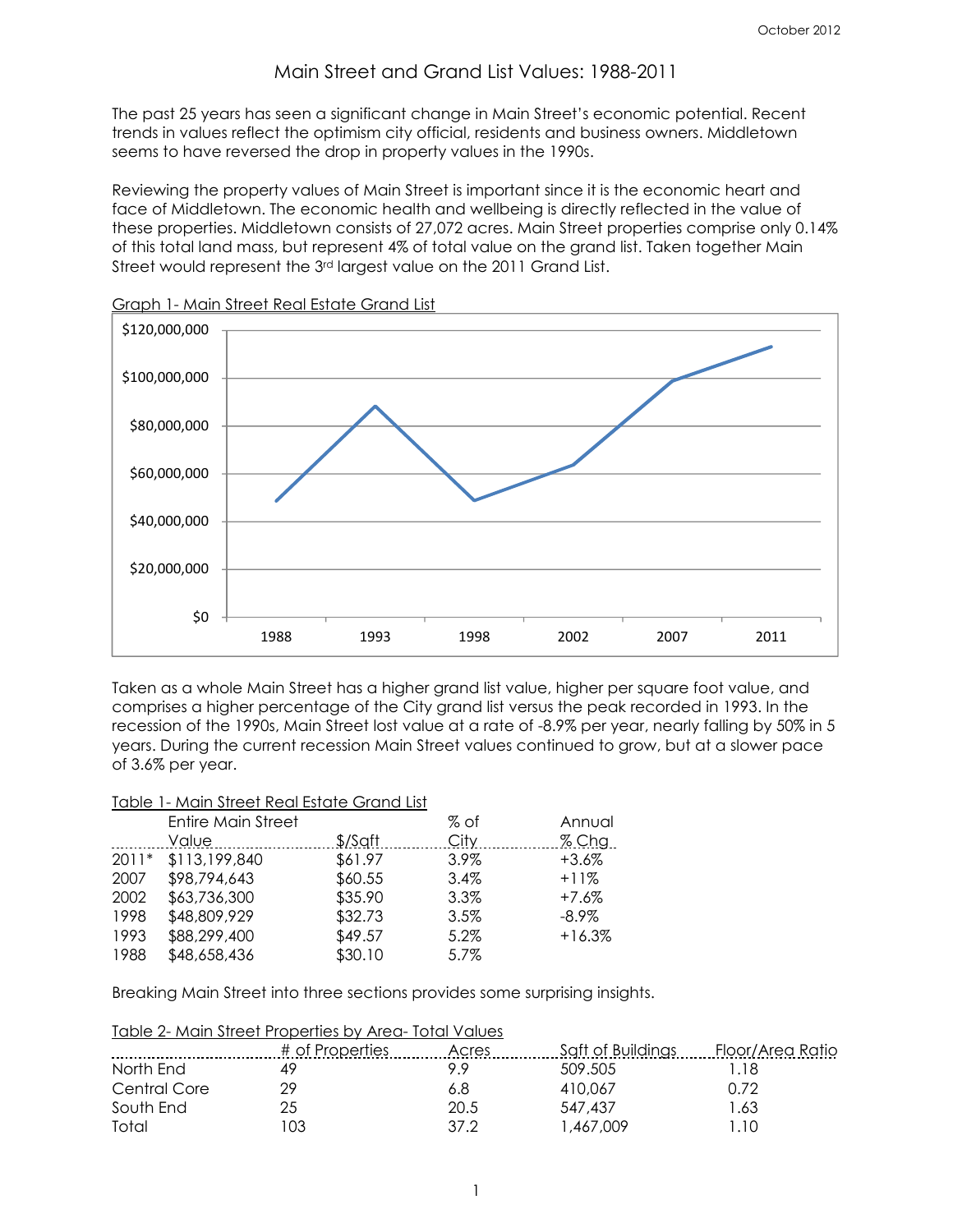The North End, all the properties north of Washington Street, consist of 49 properties totaling 9.9 acres with 509,505 square feet of building floor area. This area has for the past 25 years been considered a drag on economic growth of downtown. This view point is no longer accurate. The North End of Main Street has grown by 253% in value since 1988. It did lose approximately 28% of value during the 1990s, but has been outpacing the rest of the downtown for growth during the 2000s.

The Central Core is bound by Washington Street to the north and College Street/Dingwall Drive to the south, consist of 29 properties totaling 6.8 acres with 410,067 square feet of building floor area. The Central Core has been a retail, services and government center of the downtown. This section was comparable in value to the South End in 1993 and more than doubled the value of the North End in 1993. However, 1990s devastated the value of the Central Core and it has yet to fully recover. Based on the 2011 grand list the central core is only worth 62% of the value of the Central Core in 1993.

The South End is bound by College Street/Dingwall Drive to the north and Union Street to the south, consist of 25 properties totaling 20.5 acres with 547,437 square feet of building floor area.. The South End was and continues to retain the most value of the downtown. While the increases have not matched the spectacular rises seen in the North End it is more than double the 1988 peak values.

|      | TODIC 2- MOILL STICCT LIODCHICS DY AFO-TOTAL VOIDES |                      |                   |
|------|-----------------------------------------------------|----------------------|-------------------|
|      | North End Main St                                   | Central Core Main St | South End Main St |
|      | 2011* \$35,895,870                                  | \$22,130,900         | \$55,173,870      |
| 2007 | \$25,178,571                                        | \$21,780,186         | \$51,835,886      |
| 2002 | \$14,286,786                                        | \$16,807,143         | \$32,642,371      |
| 1998 | \$11,883,129                                        | \$15,255,871         | \$21,670,929      |
| 1993 | \$16,614,543                                        | \$35,712,900         | \$35,971,957      |
| 1988 | \$10,157,840                                        | \$14,042,987         | \$24,457,609      |
|      |                                                     |                      |                   |

# Table 2- Main Street Properties by Area- Total Values

| Table 3- Main Street Properties- Total Values on a 100 point scale (1993=100) |
|-------------------------------------------------------------------------------|
|-------------------------------------------------------------------------------|

|         | Entire Main Street | North End Main St | Central Core Main St South End Main St |     |
|---------|--------------------|-------------------|----------------------------------------|-----|
| $2011*$ | 128                | 216               |                                        | -53 |
| 2007    | 112                | ' 52              |                                        | 44  |
| 2002    | 77                 | 86                |                                        |     |
| 1998    | 55                 | 77                |                                        | 60  |
| 1993    | 100                | 100               | 100                                    | 00  |
| 1988    | 55                 |                   | 39                                     | 68  |



## Graph 2- Main Street Properties- Total Values on a 100 point scale (1993=100)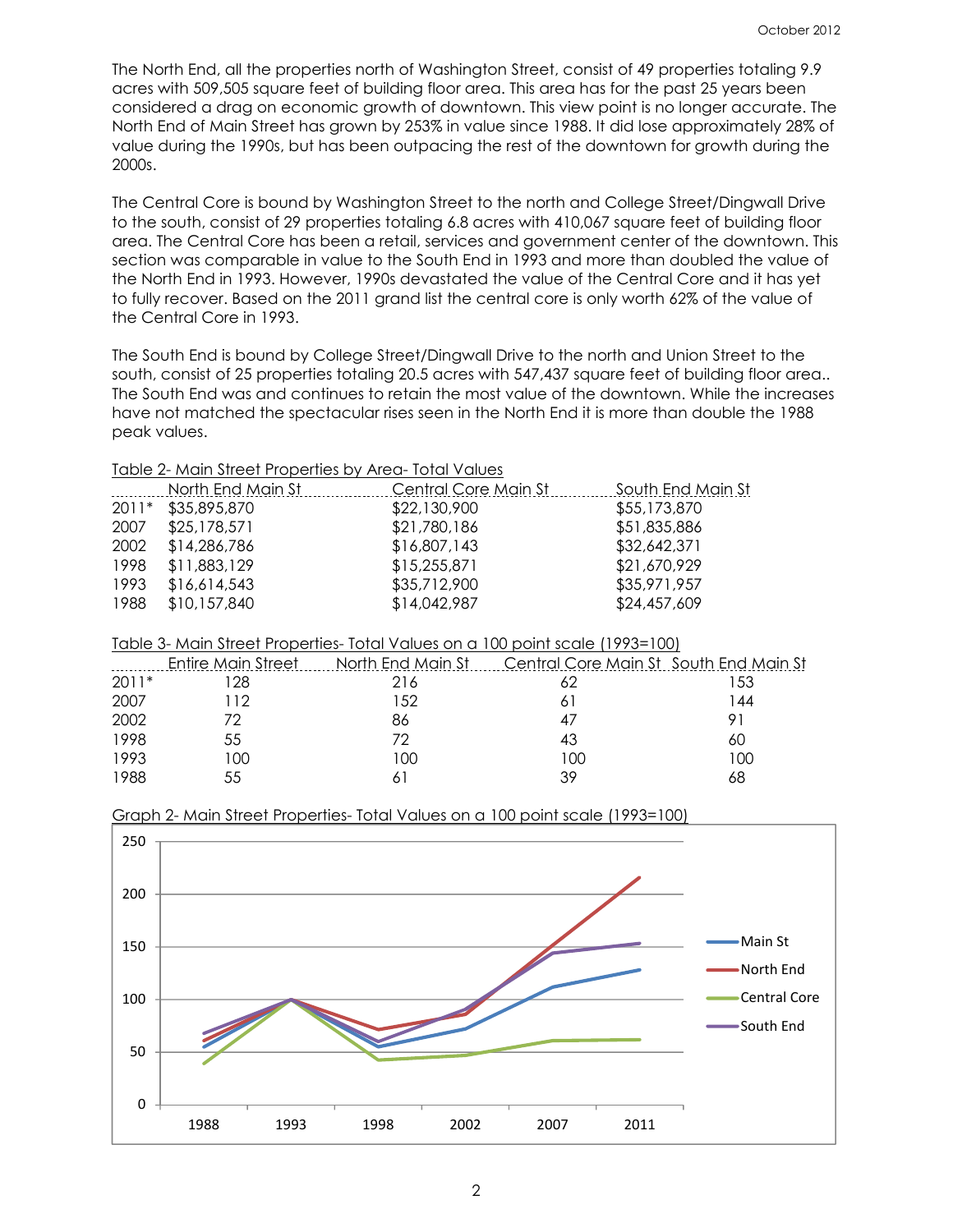Analyzing the numbers on a square foot basis yields similar result, but is a better apple to apples comparison. The entire downtown has seen square foot values increase by 25% since 1993 and more than doubled since 1988. The North End has seen them increase by 40% since 1993. The per square foot values for the Central Core have increased, but it is the lowest increase of the three downtown areas at 11%. The South End has been a strong retainer of value with a square foot value topping \$100.

|       | Table 4- Main Street Properties- Median Square Foot Values |                                                                     |         |          |  |
|-------|------------------------------------------------------------|---------------------------------------------------------------------|---------|----------|--|
|       | <b>Entire Main Street</b>                                  | <u> North End Main St. Central Core Main St. South End Main St.</u> |         |          |  |
| 2011* | \$61.97                                                    | \$60.04                                                             | \$54.58 | \$105.60 |  |
| 2007  | \$60.55                                                    | \$59.03                                                             | \$54.05 | \$99.30  |  |
| 2002  | \$35.90                                                    | \$34.35                                                             | \$33.35 | \$59.58  |  |
| 1998  | \$32.73                                                    | \$30.45                                                             | \$29.69 | \$51.25  |  |
| 1993  | \$49.57                                                    | \$42.61                                                             | \$49.17 | \$85.59  |  |
| 1988  | \$30.10                                                    | \$24.36                                                             | \$29.01 | \$57.60  |  |
|       |                                                            |                                                                     |         |          |  |

|         |     |           | Table 5- Main Street Properties- Median Square Foot Values on a 100 point scale (1993=100) |     |
|---------|-----|-----------|--------------------------------------------------------------------------------------------|-----|
|         |     |           | Entire Main Street North End Main St Central Core Main St South End Main St                |     |
| $2011*$ | 125 | $\vert$ 4 |                                                                                            | -23 |
| 2007    | 122 | 139       | LTO                                                                                        | 116 |
| 2002    |     | 81        | 68                                                                                         | 70  |
| 1998    | 66  |           | 60                                                                                         | 60  |
| 1993    | 100 | 100       | 100                                                                                        | 100 |
| 1988    |     |           | 59                                                                                         |     |

Comparing the three sections of Main Street to see what percentage of value they contribute to the overall Main Street reflects the trends commented above. However the graph is dramatic is showing the continued weakness that exists in the Central Core.

## Table 6- Main Street Properties- Percent of Main Street Value

|         | North End Main St | Central Core Main St | South End Main St |
|---------|-------------------|----------------------|-------------------|
| $2011*$ | 32%               | 20%                  | 49%               |
| 2007    | 25%               | 22%                  | 52%               |
| 2002    | 22%               | 26%                  | 51%               |
| 1998    | 24%               | 31%                  | 44%               |
| 1993    | 19%               | 40%                  | 41%               |
| 1988    | 21%               | 29%                  | 50%               |
|         |                   |                      |                   |



Graph 3- Main Street Properties- Percent of Main Street Value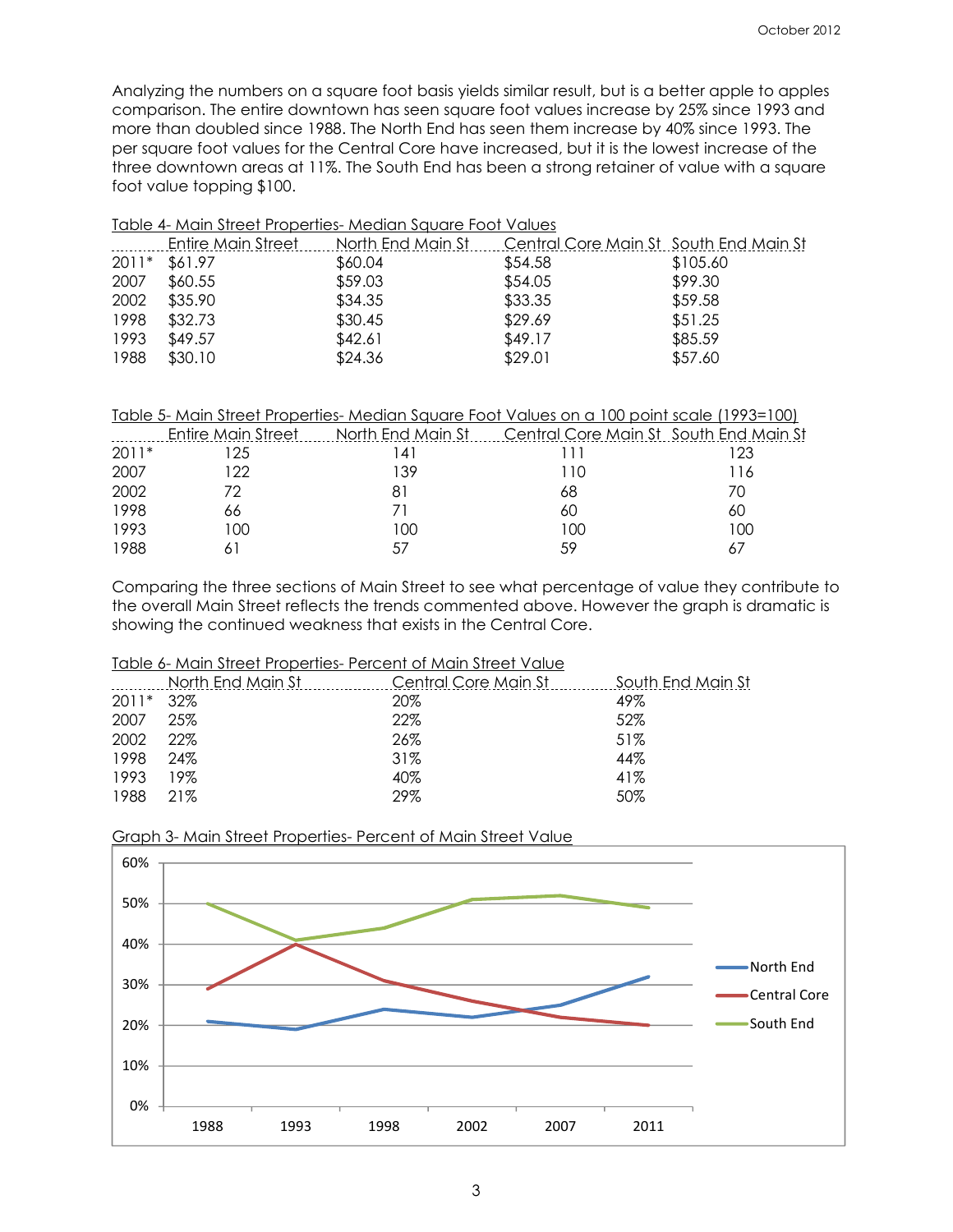Looking at values in relation to area is somewhat misleading. The values represented and change over time reflect the ability to attract investment and the willingness of existing property owners to invest in their property. A building built or renovated since 1990 have a median square foot value of \$98.89 and an average square foot value of \$101.40. All other properties built or renovated before 1990 have a median square foot value of \$60.33 and an average of square foot value of \$73.56. The Central Core is now the section of downtown with the "oldest" building stock, in terms of when a building was built or had a major renovation. The South End is by far the youngest by also 40 years, which likely explains the most of the value differences.

#### Table 7- Age of Properties and Commercial Grade

|                             | Year built or major renovation |                         |  |
|-----------------------------|--------------------------------|-------------------------|--|
| Area                        | Average Age                    | <b>Commercial Grade</b> |  |
| Entire Downtown average age | 1930                           |                         |  |
| North End                   | 1921                           |                         |  |
| Central Core                | 1918                           | $C+$                    |  |
| South End                   | 1968                           | B-                      |  |

The conclusions to be drawn from the analysis of grand list values from 1988 to 2011 are that Middletown has successfully invested in the North End to create grand list value. Partnering with the private sector to create three new buildings added significant value. The South End's high grand list values supported the construction of 10 Main Street.

The City has completed four significant public/private partnerships on Main Street where the city provided incentives, such as free land, grants or tax abatements to grow the grand list. The following table shows the results of these deals.

### Table 8- Main St Public/Private Development

|                           | Pre-development | Post-development |          |           |
|---------------------------|-----------------|------------------|----------|-----------|
| Address                   | Value           | Value            | % change | Area      |
| 70 Main Street-Inn        | \$239,371       | \$7,695,700      | 3.115%   | South End |
| 575 Main Street-ION       | \$470,000       | \$3,402,660      | 624%     | North End |
| 675 Main Street- CHC      | \$136,500       | \$7,091,000      | 5,095%   | North End |
| 728 Main Street- O'Rourke | \$91,557        | \$157,750        | 72%      | North End |

While not all deals resulted in new tax revenue directly, they certainly resulted in future higher values for nearby properties in future revaluations.

What is troubling is the weakness between the North End and the South End. The Central Core is not operating to market potential and the need for a private/public development seems to be called for. The most significant opportunity to support adding value to the grand list is to revitalize the Bob's Building. Partnering with the private sector has been a successful strategy in the North End and can be replicated here.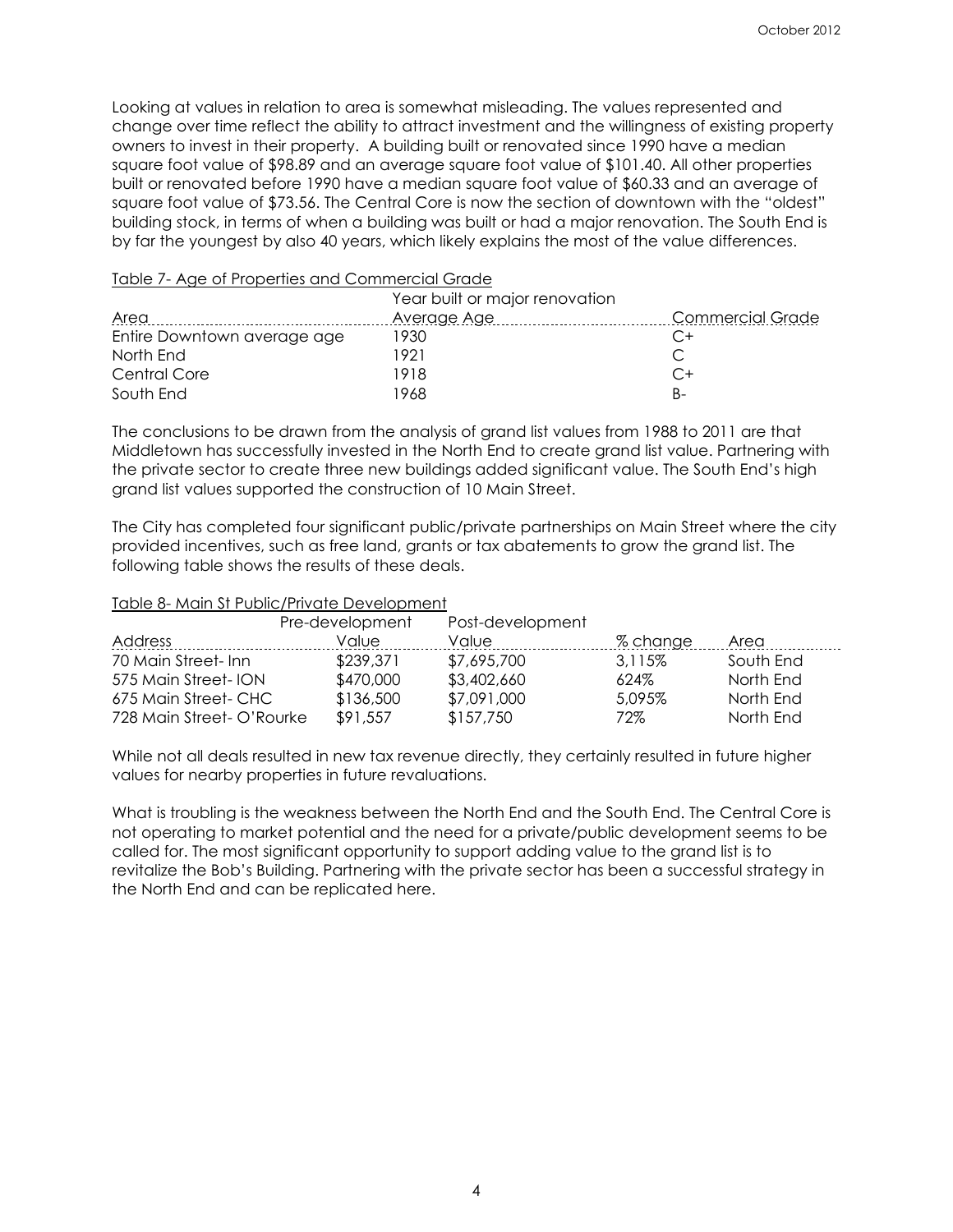Map 1- North End Main Street Properties

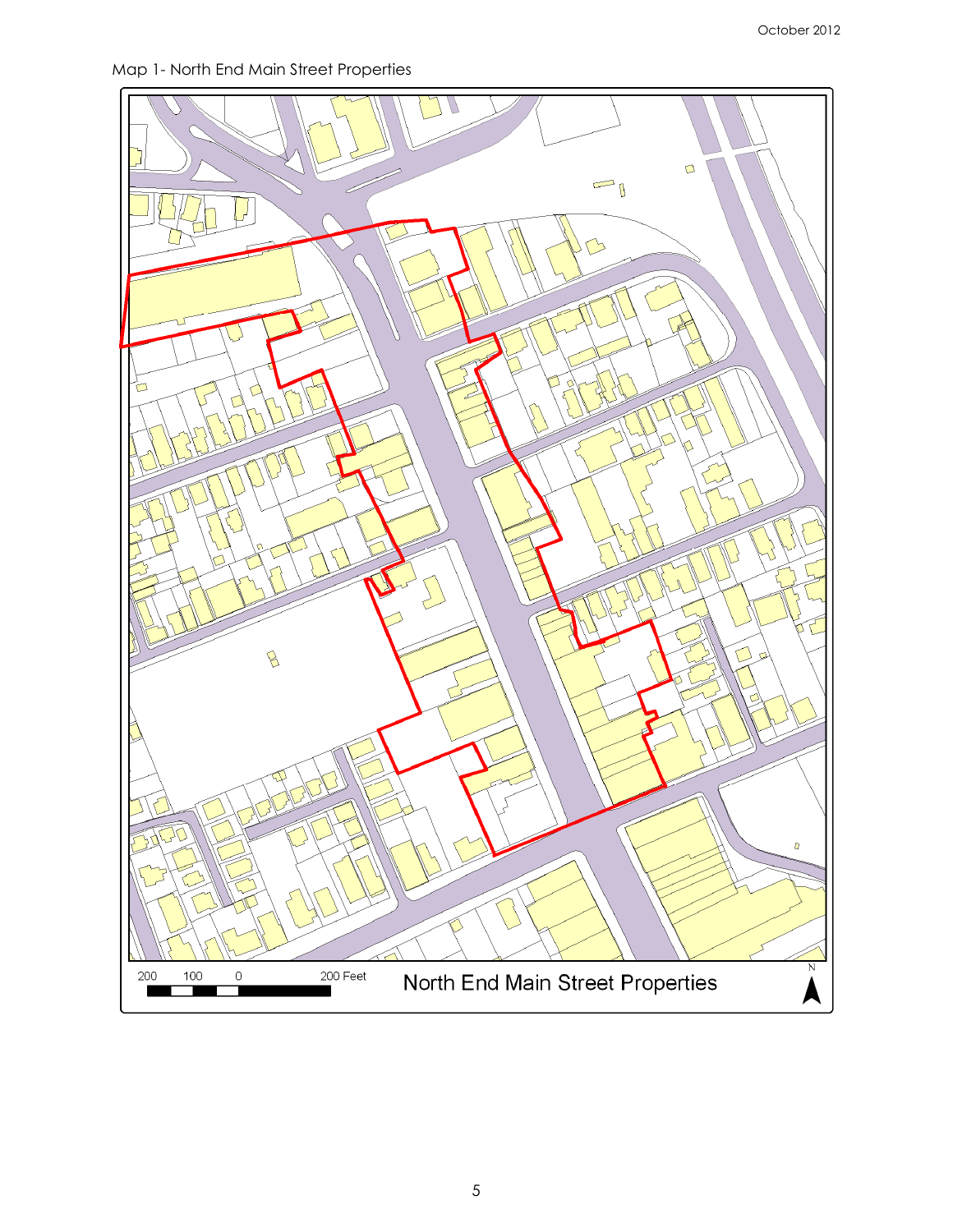Map 2- Central Core Main Street Properties